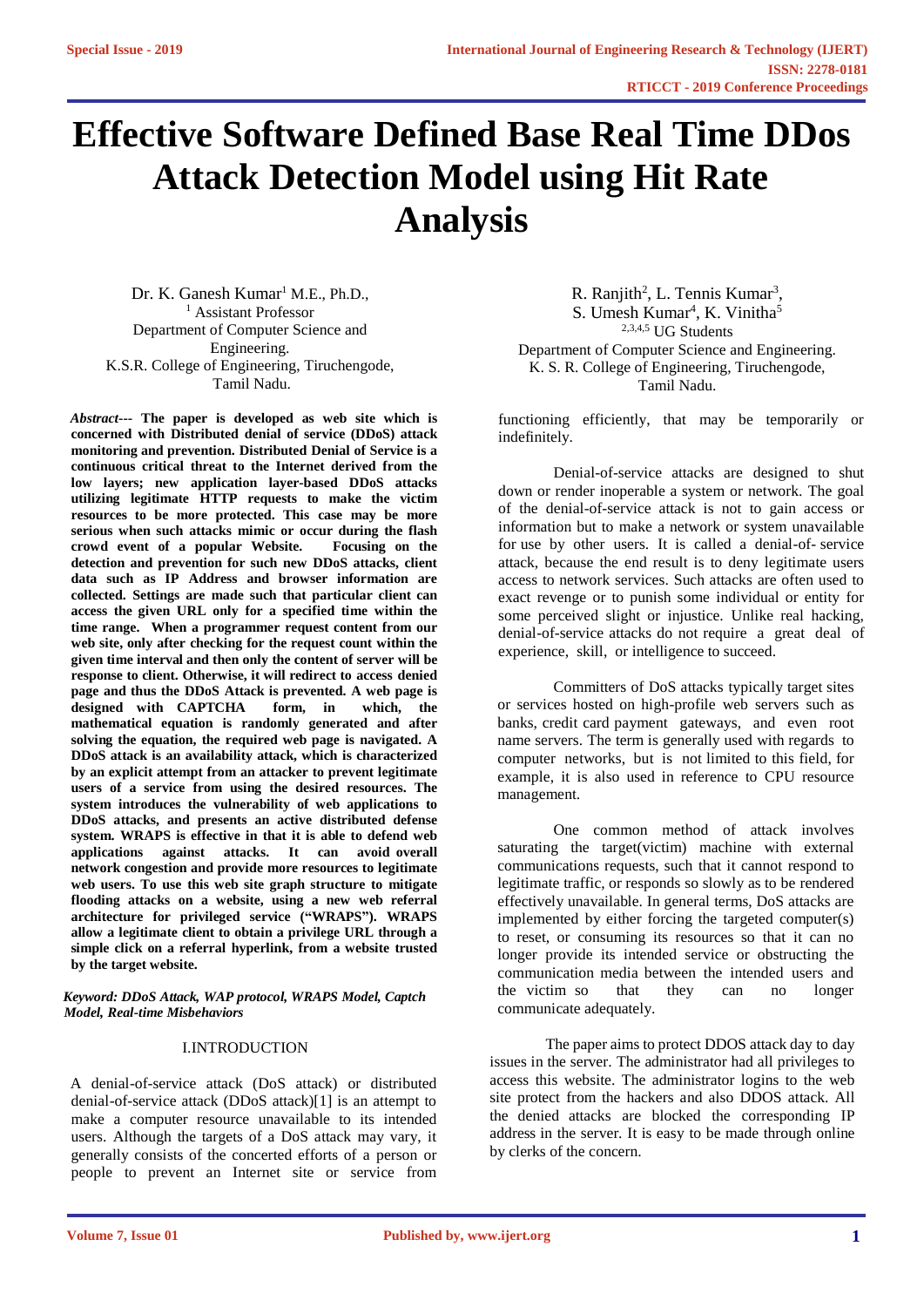The web is a complicated referral graph, in which a node (website) refers its visitors to others through hyperlinks. They propose to use this graph as a resilient infrastructure to defend against distributed denial-ofservice (DDoS) attacks that plague websites today. Suppose eBay allows its trusted neighbors (websites linking to it) such as PayPal to refer legitimate clients to its privileged service through a privileged referral channel.

A trusted client needs to only click on a privileged referral hyperlink on PayPal to obtain a privilege URL fore Bay, which certifies the client's service privilege. When eBay is undergoing a DDoS attack and not accessible directly, routers in its local network will drop unprivileged packets to protect privileged clients' flows.

As such, a client being referred can still access eBay even during the attack. Referral relations can be extended over the site graph: e.g., PayPal may refer its neighbors' clients to eBay. In this way, a website could form a large-scale referral network to fend off attack traffic negligible. Indeed, a website that links to others provides a better experience to its own customers if the links it offers are effective, and so websites have an incentive to serve privileged URLs for the sites to which they link.

The overheads experienced by this website's users will be either nonexistent if the website offers privileged referrals to only customers that have already authenticated for other reasons, or minimal if the website will refer any client after it demonstrates it is driven by a human user (in the limit, asking the user to pass a reverse Turing test or "CAPTCHA"). As user will show, the referrer incurs only negligible costs in order to make referrals via user technique.

The WRAPS enable clients to circumvent a very intensive flooding attack against a website, and imposes reasonable costs on both edge routers and referral websites. A limitation of WRAPS is that it requires modifications to edge routers, as many capability-based approaches.

WRAPS does not require installing anything on a Web client. User explores the importance of web site graph topology to the efficacy of WRAPS. User also describe a simple mechanism that helps a website to acquire referral sites at a negligible cost and helps legitimate clients to retrieve referral relationships from the Internet.

- A client may obtain a privilege URL
- either directly from the target website
- $\Box$  The border of this mechanism is the
- site's ISP's edge routers

 $\Box$  Translate fictitious addresses in privilege URLs into the website's real address.

 $\Box$  A neighbor website refers a trusted client to the

target website's privileged service.

 $\Box$  The referral is done through a simple proxy script running on the referrer site

Client acquires a redirection instruction leading to the privilege URL

Edge routers drop packets addressed to the privilege port of that website.

A DDoS attack can be perpetrated in a number of ways.

Consumption of computational resources such as bandwidth, disk space an [processor](http://en.wikipedia.org/wiki/Central_processing_unit) time.

- 1. Disruption of configuration information, such as routing information.
- 2. Disruption of state information, such as unsolicited resetting of TCP sessions.
- 3. Disruption of physical network components.
- 4. Obstructing the communication media between the intended users and the victim so that they can no longer communicate adequately. A DDoS attack may include execution of malware intended to,
- Max out the processor's usage, preventing any work from occurring.
- Trigger errors in the microcode of the machine.  $\Box$
- Trigger errors in the sequencing of instructions, so as to force the computer into an unstable state or lock-up.
- $\Box$  Exploit errors in the operating system, causing resource starvation and/or thrashing, i.e. to use up all available facilities so no real work can be accomplished.

It proposes to protect websites against DDoS attacks, which user refers to as the "web referral architecture for privileged service" or "WRAPS", is built upon existing referral relationships among websites. Incentives for deployment, therefore, are not a significant barrier, provided that the overhead of the referral mechanism is negligible. Indeed, a website that links to others provides a better experience to its own customers if the links it offers are effective, and so websites have an incentive to serve.

#### II. RELATED WORKS

In the paper "WRAPS: Denial-of-Service Defense through Web Referrals" by XiaoFeng Wang and Michael K. Reiter. The web is a complicated graph, with millions of web-sites interlinked together. In this paper, they proposed to use this web site graph structure to mitigate flooding attacks on a website, using new web referral architecture for privileged service ("WRAPS").

## In the paper "CAPTCHA: Using Hard AI

(Artificial Intelligence) Problems For Security". They introduce captcha, an automated test that humans can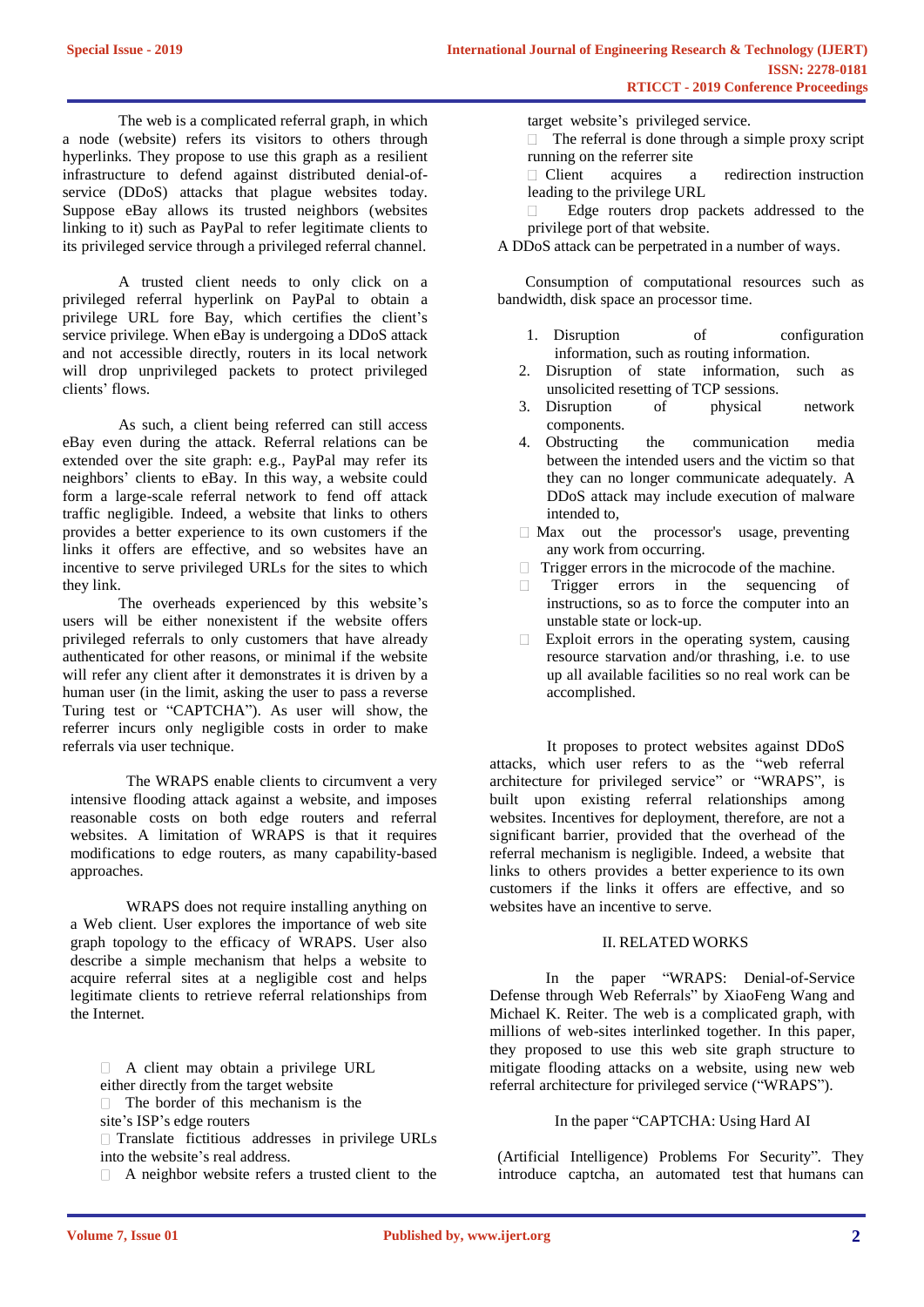pass, but current computer programs can't pass: any program that has high success over a captcha can be used to solve an unsolved Artificial Intelligence problem. They provide several novel constructions of captchas.

In this paper [11] "Preventing Internet DenialofService with Capabilities", by Tom Anderson Timothy Roscoe and David Wetherall. In this paper, they proposed a new approach to preventing and constraining denialofservice attacks. Instead of being able to send anything to anyone at any time, in user architecture, nodes must first obtain "permission to send" from the destination; a receiver provides tokens, or capabilities, to those senders whose traffic it agrees to accept.

In this Paper [21] "Implementing Pushback: Router-Based Defense Against DDoS Attacks" by John Ioannidis and Steven M. Bellovin,

Pushback is a mechanism for defending

against distributed denial-of-service attacks. DDoS attacks are treated as a congestion- control problem, but because most such congestion is caused by malicious hosts not obeying traditional end-to-end congestion control, the problem must be handled by the routers.

In this Paper[23] "Controlling High- Bandwidth Flows at the Congested Router" by Ratul Mahajan, Sally Floyd and David Whether all, FIFO (First In First Out) queueing is simple but does not protect traffic from highbandwidth flows, which include not only flows that fail to use end-to-end congestion control, but also short round-trip time TCP flows.

At the other extreme, per-flow scheduling mechanisms provide max-min fairness but are more complex, keeping state for all flows going through the router. This paper presents RED-PD, a mechanism that combines simplicity and protection by keeping state for just the high-bandwidth flows. RED-PD uses the packet drop history at the router to detect high-bandwidth flows in times of congestion and preferentially drops packets from these flows.

## III. METHODOLOGY

#### *DOS Attacks Against Cloud Applications*

In this section are presented several attack examples, which can be leveraged to implement the proposed SIPDAS attack pattern against a cloud application. In particular, we consider DDoS attacks that exploit application vulnerabilities [10], [12], [30], including: the Oversize Payload attack that exploits the high memory consumption of XML processing; the Oversized Cryptography that exploits the flexible usability of the security elements defined by the WS-Security specification , the Resource Exhaustion attacks use flows of messages that are correct regarding their message structure, but that are not properly correlated to any existing process instance on the target server based document, which must be read and processed completely, before they may safely be discarded); and attacks that exploit the worst-case performance of the

system, for example by achieving the worst case complexity of Hash table data structure, or by using complex queries that force to spend much CPU time or disk access time. In this paper, they use a Coercive Parsing attack as a case study, which represents one of the most serious threats for the cloud applications [10].

It exploits the XML verbosity and the complex parsing process (by using a large number of namespace declarations, oversized prefix names or namespace URIs). In particular, the Deeply-Nested XML is a resource exhaustion attack, which exploits the XML message format by inserting a large number of nested XML tags in the message body. The goal is to force the XML parser within the application server, to exhaust the computational resources by processing a large number of deeply-nested XML tags [30].

#### *Stealthy DOS Characterization and modeling*

This section defines the characteristics that a DDoS attack against an application server running in the cloud should have to be stealth. Regarding the quality of service provided to the user, we assume that the system performance under a DDoS attack is more degraded, as higher the average time to process the user service requests compared to the normal operation. Moreover, the attack is more expensive for the cloud customer and/or cloud provider, as higher the cloud resource consumption to process the malicious requests on the target system. From the point of view of the attacker, the main objective is to maximize the ratio between the amount of 'damage' caused by the attack (in terms of service degradation and cloud resources consumed), and the the cost of mounting such an attack (called 'budget').

Therefore, the first requirement to design an efficient DDoS attack pattern is the ability of the attacker to assess the damage that the attack is inflicting to the system, by spending a specific budget to produce the malicious additional load. The attack damage is a function of the 'attack potency', which depends on the number of concurrent attack sources, the request-rate of the attack flows, and the job-content associated to the service requests to be processed. Moreover, in order to make the attack stealthy, the attacker has to be able to estimate the maximum attack potency to be performed, without that the attack pattern exhibits a behavior that may be considered anomalous by the mechanisms used as a protection for the target system.

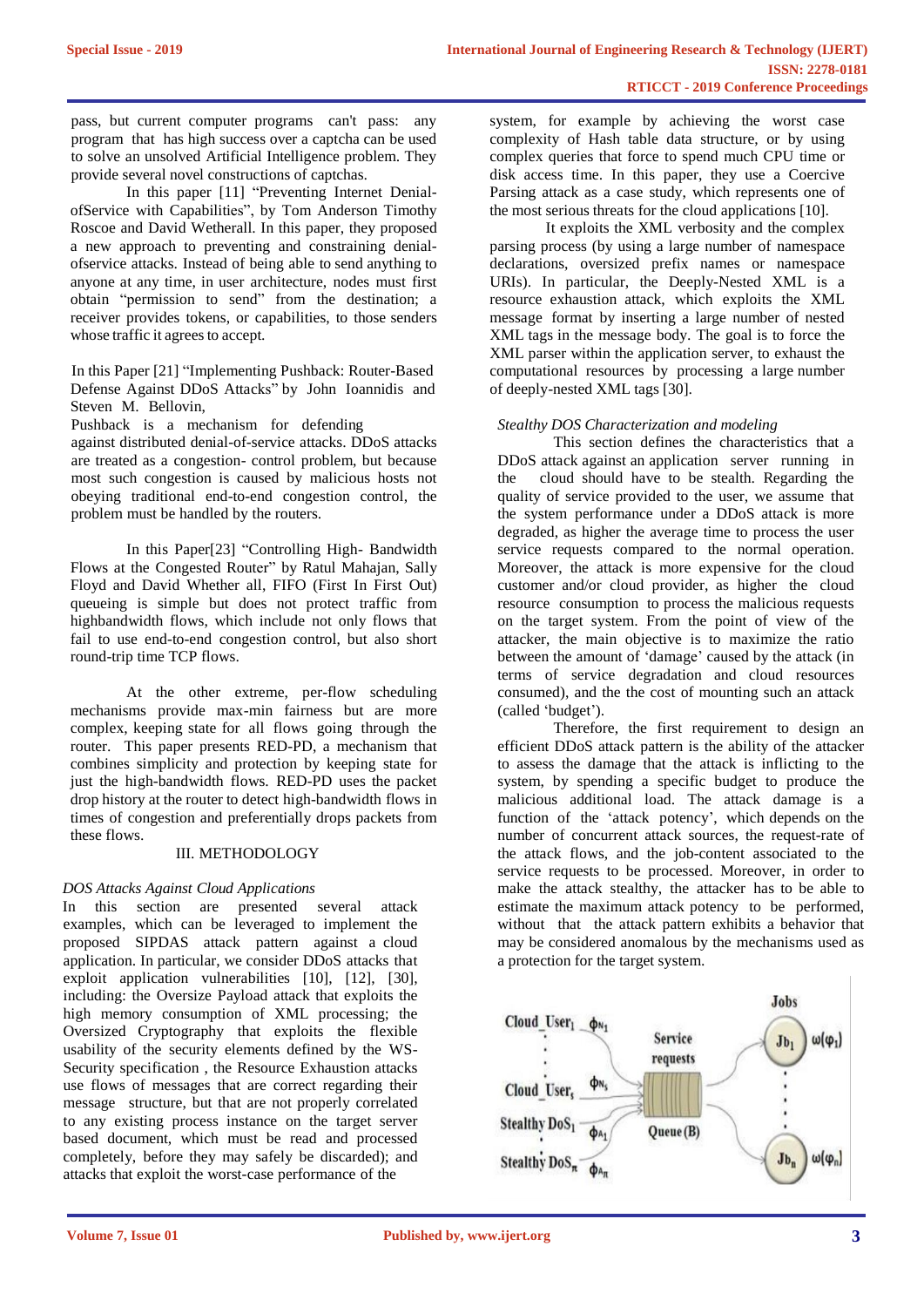In the following sections, starting from a synthetic representation of the target system, we describe the conditions the attack pattern has to satisfy to minimize its visibility as long as possible, and effectively affect the target system performance in the cloud environment.

#### *Server Under Attack Model*

In order to assess the service degradation attributed to the attack, we define a synthetic representation of the system under attack. They suppose that the system consists of a pool of distributed VMs provided by the cloud provider, on which the application instances run. Moreover, we assume that a load balancing mechanism dispatches the user service requests among the instances. The instances can be automatically scaled up or down, by monitoring some parameter suitable to assess the provided QoS (e.g., the computational load, the used memory, and the number of active users). Specifically, we model the system under attack with a comprehensive capability zM, which represents a global amount of work the system is able to perform in order to process the service requests. Such capability is affected by several parameters, such as the number of VMs assigned to the application, the CPU performance, the memory capability, etc. Each service request consumes a certain amount wi of the capability zM on the base of the payload of the service request.

Thus, the load CN of the system at time t can be modeled by a queuing system M=M=n=n with Poisson arrivals, exponentially distributed service times, multiple servers, and n incoming requests in process (system capability). Moreover, the auto scaling feature of the cloud is modeled in a simple way: when new resources (e.g., VMs) are added to the system, the effect is an increase of the system capability zM.

Therefore, given h legitimate type of service requests u  $\frac{1}{4}$  (#1; ...; #h), and denoted w as the cost in terms of cloud resources necessary to process the service request' 2 u, an attack against a cloud system can be represented as in Fig. 3.1. Specifically, Fig. 3.1 shows a simple illustrative attack scenario, where the system is modeled as: ðiÞ a queue (that conceptually represents the load balancing mechanism), in which are queued both the legitimate user request flows  $fN$  j and the DDoS flows fAj (attack sources), and ðiiÞ a job for each service request that is currently processed on the system.

#### *Stealthy Attack Objectives*

In this section, we aim at defining the objectives that a sophisticated attacker would like to achieve, and the requirements the attack pattern has to satisfy to be stealth. Recall that, the purpose of the attack against cloud applications is not to necessarily deny the service, but rather to inflict significant degradation in some aspect of the service (e.g., service response time), namely attack profit PA, in order to maximize the cloud resource consumption CA to process malicious requests. In order to elude the attack detection, different attacks that use lowrate traffic (but well orchestrated and timed) have been presented in the literature. Therefore, several works have proposed techniques to detect low-rate DDoS attacks, which monitor anomalies in the fluctuation of the incoming traffic through either a time or frequencydomain analysis.

They assume that, the main anomaly can be incurred during a low-rate attack is that, the incoming service requests fluctuate in a more extreme manner during an attack. The abnormal fluctuation is a combined result of two different kinds of behaviors: ðiÞ a periodic and impulse trend in the attack pattern, and ðiiÞ the fast decline in the incoming traffic volume (the legitimate requests are continually discarded). Therefore, in order to perform the attack in stealthy fashion with respect to the proposed detection techniques, an attacker has to inject low-rate message flows fA  $i^{1/4}$   $i^{1/2}$ ; : . . .;  $^{\prime}$ j;m].

#### *Stealthy DDoS attack pattern in the cloud*

- Denote p the number of attack flows, and consider a time window T , the DDoS attack is successful in the cloud, if it maximizes the following functions of profit and resource consumption:

$$
\label{eq:1} \left\{ \begin{aligned} \textit{maximize} \quad & P_A = \sum_{j=1}^{\pi} \sum_i g(\varphi_{j,i}), \\ \textit{maximize} \quad & C_A = \sum_{j=1}^{\pi} \sum_i w(\vartheta_{j,i}), \end{aligned} \right.
$$

and it is performed in stealthy fashion, if each flow

fAj satisfies the following conditions:

|  |         |                               | $\left( \begin{array}{cc} (c_1) & \text{minimize} & \delta_j, \forall j \in [1\pi], \end{array} \right)$ |
|--|---------|-------------------------------|----------------------------------------------------------------------------------------------------------|
|  | $(c_2)$ | s.t.to                        | $\varphi_{i,i} \in \theta$ ,                                                                             |
|  |         | $\langle (c_3) \quad s.t. to$ | exhibits a pattern neither periodic                                                                      |
|  |         |                               | nor impulsive,                                                                                           |
|  |         | $(c_4)$ s.t.to                | exhibits a slowly increasing intensity.                                                                  |

Where:

 $g$  is the profit of the malicious request 'j;i, which expresses the service degradation

- d j is the average message rate of the flow fAj,
- w is the cost in terms of cloud resources necessary to process 'j;i 2 u.

#### *Creating Service Degradation*

Considering a cloud system with a comprehensive capability zM to process service requests 'i, and a queue with size B that represents the bottleneck shared by the customer's flows fN j and the DoS flows fAj (Fig. 1). Denote C0 as the load at time the onset of an attack period T (assumed to occur at time t0), and CN as the load to process the user requests on the target system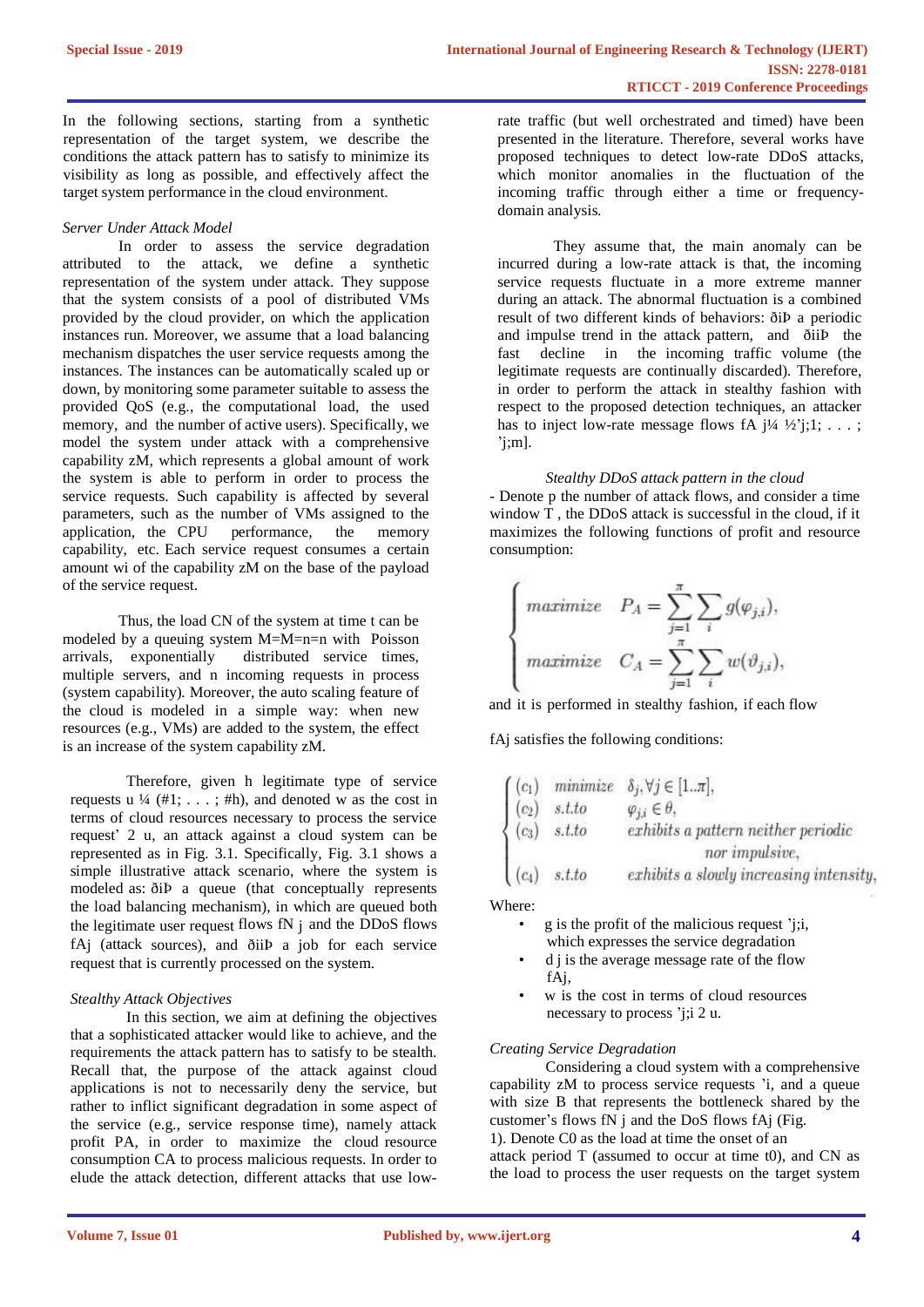during the time window T. To exhaust the target resources, a number n of flows fA j have to be orchestrated, such that:

$$
C_0(t_0) + C_N(T) + C_A(T) \ge \zeta_M * T,
$$

Where

CAðTÞ represents the load to process the malicious requests i during the period T.

If we assume that ð1Þ the attack flows are not limited to a peak rate due to a network bottleneck or an attacker's access link rate, and ð2Þ the term CN can be neglected during the attack (CA CN), the malicious resource consumption CA can be maximized if the following condition is verified:

Moreover, assume that during the period T, the requests 'i 2 fA burst at an average rate dA, whereas the flow fN bursts at an average rate dN. Denote B0 as the queue size at time t0, and d as the time that the queue becomes full, such that:

$$
d = \frac{B - B_0}{\delta_A + \delta_N - \delta_p}
$$

where d p is the average rate of requests processed on the target system. After d seconds, the queue remains full if dA þ dN dp.

# *Minimize Attack Visibility*

According to the previous stealthy attack definition, in order to reduce the attack visibility, Conditions (2) have to be satisfied. Therefore, through the analysis of both the target system and the legitimate service requests (e.g., the XML document structure included within the HTTP messages), a patient and intelligent attacker should be able to discover an application vulnerability (e.g., a Deeply-Nested XML vulnerability), and identify the set of legitimate service request types #k u (Cond. (2.c2)), which can be used to leverage such vulnerability. For example, for an X-DoS attack, the attacker could implement a set of XML messages with different number of nested tags nTi  $\frac{1}{4}$  1; ...; NT.

The threshold NT can be either fixed arbitrarily, or possibly, estimated during a training phase, in which the attacker injects a sequence of messages with nested XML tags growing, in order to identify a possible limitation imposed by a threshold-based XML validation schema. A similar approach can be used to estimate the maximum message rate dT with m which injecting the service requests

'i.

The attacker has to define the minimal number p of flows fA characterized by malicious requests injected with: an average message rate lower than dT, in order to evade rate-controlling- nd time- window-based

detection mechanisms (Cond. (2.c1)), and a polymorphic pattern described in the next section), in order to evade low-rate detection mechanisms such that maximize the functions PA and CA

#### ALGORITHM 1:

Require: Integer timeWindow (T {Burst period.}

Require: Integer nT (0 {Nested tags within each message.}

Require: Integer tagThresold (NT {Nested tags threshold.}

Require: Integer rateThreshold (DT {Attack rate threshold.} Require: Integer attackIncrement (DI

{Attack intensity increment.} Require: Integer CR (I0 {Initial attack intensity.} repeat t ( 0;

end while if while t T do nT ( pickRandomTagsðtagThresold Þ; tI ( computeInterarrivalTimeðCR; nTÞ; sendMessageðnT ; tIÞ;  $t$  (  $t$   $\beta$   $t$ I;

!ðattackSucces sfulÞ then

CR ( iCR ) attackIncrement); {Attack intensification} else

while !ðattack detectedÞ and attackSuccessful do {Service degradation achieved; attack intensity is fixed} nT ( pickRandomTagsðtagThresoldÞ; tI computeInterarrivalTimeðCR; nTÞ; sendMessageðnT ; tIÞ; end while end if

tI MðCRÞ ¼ computeInterarrivalTimeðCR; NTÞ; tI mðCRÞ ¼ computeInterarrivalTimeðCR; 1Þ; until ð2= tIM tImÞ < rateThresholdÞ and !ðattack detectedÞ if attack detected then

{Notify to the Master that the attack has been detected} print 0Attack detected0;

## else

{Notify to the Master the attack has reached the threshold dT and archived the intensity CR ¼ CRM } print 0Threshold reached0; {Continue the attack by using the previous CR value}

CR ¼ CR attack Increment;

loop nT (

pickRandomTagsðtagThre soldÞ; tI computeInterarrivalTime ðCR; nTÞ; sendMessageðnT ; tIÞ; end loop end if

# *Attack Effect Estimation*

During the attack, in order to determine if the current flows fA are generating a service degradation,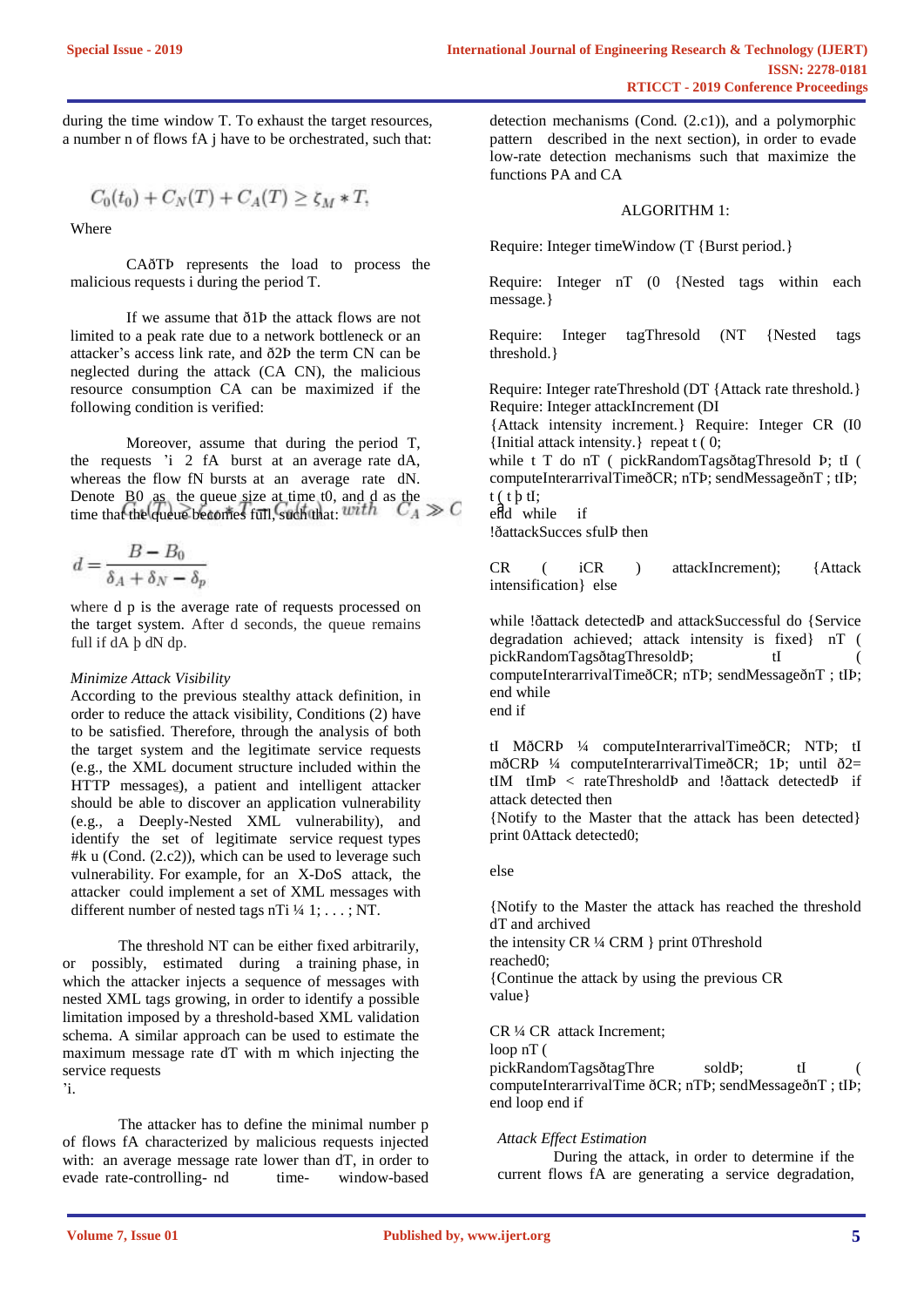the Meter injects a flow fM of requests 'i overlapped to the attack flows fA, and estimates the service time tS to process each message 'i on the target system. In particular, if they assume that the flow fM is not limited by a network bottleneck, and the network latency is negligible, then, we can approximate tS with the response time of the target application.

Therefore, during a training phase, the attacker can estimate an approximation of the actual distribution of the response time tR, for each message of type #k u, and then, uses it to evaluate the service degradation achieved. Since the actual response time distribution may have a large variance during the attack, the estimation model has to be in charge of identifying significant deviations.

Therefore, supposing that mRð#kÞ and sRð#kÞ are the mean and standard deviation of the response time tR for the messages type #k, empirically estimated during the training phase, the Meter can adopt the following

Chebyshev's inequality to compute deviation of the service time tSð'iÞ during the attack:

The Chebyshev's inequality establishes an upper bound for the percentage of samples that are more than standard deviations away

$$
p(|t_S(\varphi_i) - \mu_R(\vartheta_k)| \geq \lambda * \sigma_R(\vartheta_k)) \leq \frac{1}{\lambda^2} \quad with \quad \varphi_i \in
$$

from the population mean. The Chebyshev's inequality can be used to compute an upper limit (an outlier detection value)

$$
\varsigma(\vartheta_k) = \mu_R(\vartheta_k) + \lambda * \sigma_R(\vartheta_k)
$$

beyond which the sample tS can be considered to be an outlier.

## WRAPS ALGORITHM STEPS

WRAPS grants a client greater privilege to access its service by assigning to it a secret fictitious URL called privilege URL with a capability token embedded in part of the IP and port number fields. Through that URL, the client can establish a privileged channel with that website even in the presence of flooding attacks.

A client may obtain a privilege URL either directly from the target website or indirectly from the website's trusted neighbors. A website offers a client a privilege URL if the client is referred by one of the site's trusted neighbors, or is otherwise qualified by the site's policies that are used to identify valued clients, for example, those who have paid or who are regular visitors.

A qualified client will be redirected to the privilege URL generated automatically using that client's identity, service information, and a server secret. A privilege URL leads its holder to the target website through a protection mechanism which protects the website from unauthorized flows. The border of this mechanism is the

site's ISP's edge routers, which classify traffic into privileged and unprivileged flows, and translate fictitious addresses in privilege URLs into the website's real address. Within the protection perimeter, routers protect privileged traffic by dropping unprivileged packets during congestion.

A neighbor website refers a trusted client to the target website's privileged service. The referral is done through a simple proxy script running on the referrer site, from which the client acquires a redirection instruction leading to the privilege URL. WRAPS specially detects the request is generated through click events by human or through programmatically.

- 1. Receive a request.
- 2. Check IP Address in blocked list.
- 3. Check Requested URL of importance against attack. i.e., the document or web page is required to be checked for attack.
- 4. If the count of requests is found to be reached to allowed limit in a specified period, then redirect the request to access denied page
- 5. The last request time is stored again so that the successive requests' time are checked for request count.

WRAPS consist of five elements:

- 1. IPClassifier
- 2. IPVerifier
- 3. IPRewrite
- 4. Priority queue
- 5. PrioSched

IPClassifier classifies all inbound packets into three categories: packets addressing the website's privilege port which are dropped, TCP packets which are forwarded to IPVerifier, and other packets, such as UDP and ICMP, which are forwarded to the normal forwarding path.

IPVerifier verifies every TCP packet's capability token embedded in the last octet of the destination IP address and the 2-octet destination port number. Verification of a packet invokes the MAC over a 5-byte input and a 64-bit secret key. The packets carrying correct capability tokens are sent to IPRewrite, which sets a packet's destination IP to that of the target website and destination port to port. WRAPS overcome the drawbacks through checking the HTTP\_REFERER property in Request. If the value is null, it is clear that the page is requested programmatically by an application.

WRAPS differs from overlay-based approaches in several important ways. WRAPS, however, asks only referral websites to offer a very light- weight referral service, which allows WRAPS to take advantage of existing referral relationships on the web to protect important websites. WRAPS also alters neither protocols nor client software. WRAPS does not change packets routing paths and thus avoids these overheads.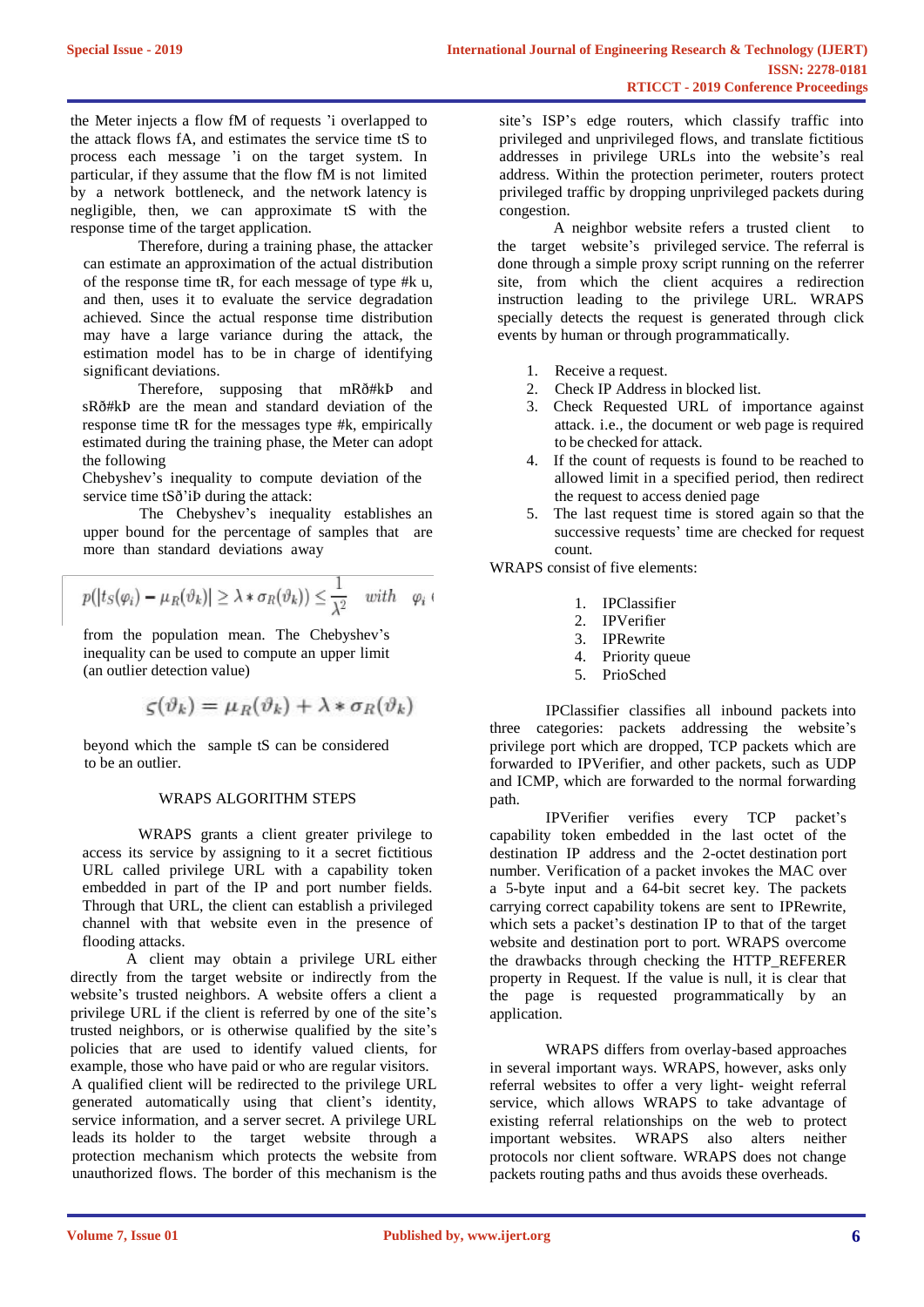

Fig 3.1. WRAPS elements on a Click packet forwarding path

#### IV EXPERIMENTAL RESULTS

The following **Table 4.1** describes experimental result for existing system secure transmission Services analysis. The table contains number of time slot interval and given time interval to calculate average numbers of send transmission services details are shown

| S.NO         | <b>NUMBER OF</b> | <b>RATIO</b><br>OF  |
|--------------|------------------|---------------------|
|              | <b>WEBSITES</b>  | <b>SECURE</b>       |
|              | <b>TIME SLOT</b> | <b>TRANSMISSION</b> |
|              | (M)              | <b>SERVICES</b>     |
| 1            | 10               | 0.43                |
| $\mathbf{2}$ | 20               | 0.52                |
| 3            | 40               | 0.61                |
| 4            | 60               | 0.69                |
| 5            | 80               | 0.74                |
| 6            | 100              | 0.80                |
| 7            | 120              | 0.86                |
| 8            | 140              | 0.90                |
| 9            | 150              | 0.93                |
| 10           | 160              | 0.97                |

Table 4.1HitRate-Performances Analysis

vergi time interval to calculate average numbers of nd transmission services details are shown



Fig 4.1HitRate-Performances Analysis

#### V. CONCLUSION

The Secure Overlay Service system needs to increase the server speeds or number of servers to balance the client's request. DDoS attack is a critical threat to current Internet. Recently too many technologies of the detection and prevention have developed, but it is difficult that the IDS distinguishes normal traffic from the DDoS attack.

The DoS threats could be mitigated through exploring the enormous interlink age relationshIPs among the websites themselves. The design and implementation of WRAPS, a web referral infrastructure for privileged service, and empirically evaluated its performance. WRAPS enables clients to evade very intensive flooding attacks

Thus the automated generated code, which is unique for each message is attached and sent. The administrator verifies the code and checks the IP address details when there is a mistrusted user. The hacker users were requested to provide the authentic details and those details are verified with the interfaces connected to the server.

The following **Fig 4.1** describes experimental result for existing system secure transmission Services analysis. The figure contains number of time slot interval andWhen the user did not use the service for

a long period, then the user was removed based on the proposed system. Denial-of-service attacks are designed to shut down or render inoperable a system or network. The goal of the